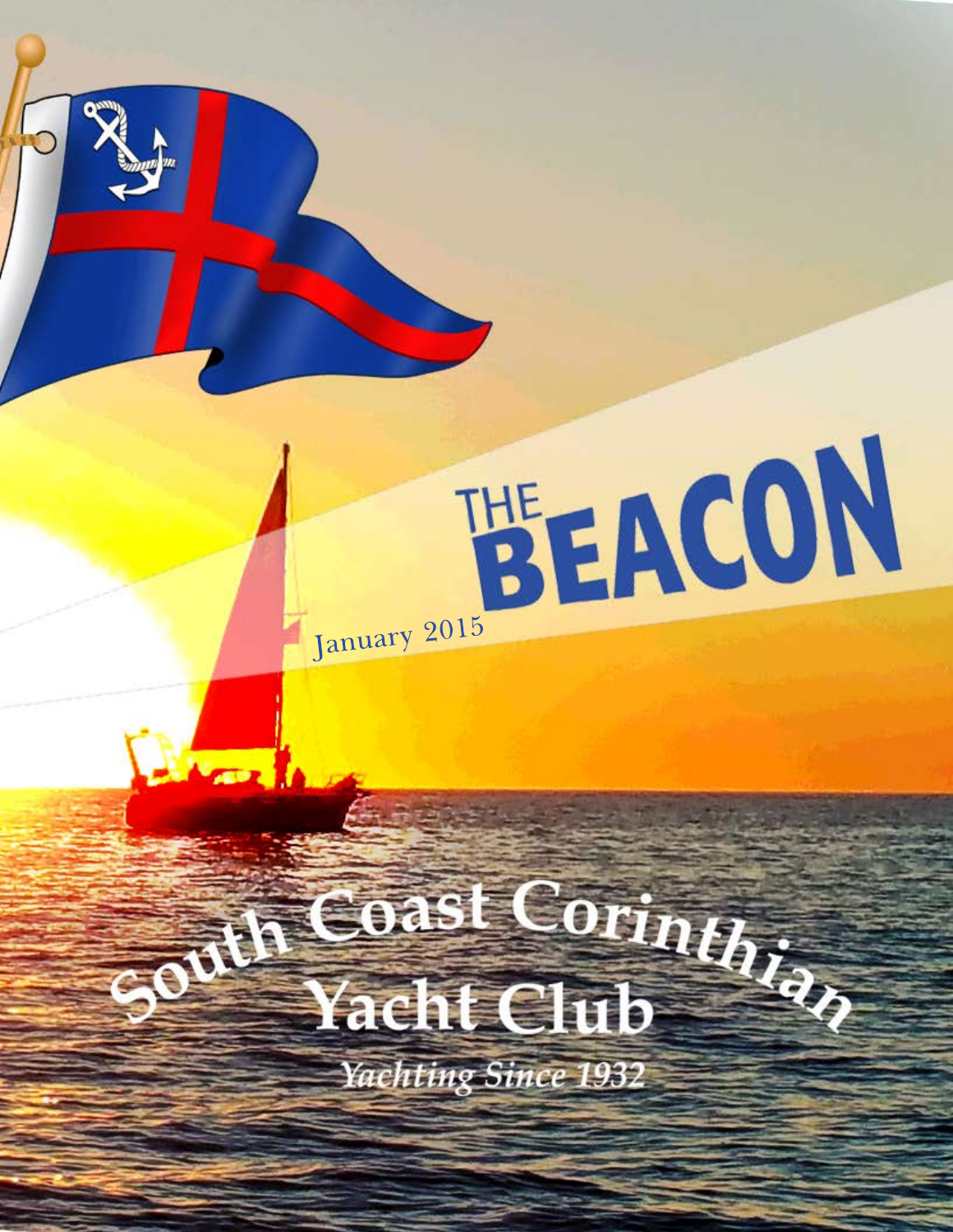#### **South Coast Corinthian Yacht Club**

.<br>The oldest and friendliest yacht club in Marina Del Rey. Estabished 1932

January 19, 2015 From your Vice Commodore: Special Dinner Friday and Notices

Vice Commodore Kathy St. Amant RearCommodore@SCCYC.org

#### **Hello Club Members!**

This is a somewhat overly newsy edition of the newsletter, something that I hope will become a constant part of our year here at SCCYC. I will strive to keep us all up to date on what is happening at the club. If you have a story or a notice to send out, please feel free to send it to me and I will add it into the mix.

Your new board has been installed and is ready to serve you. We are looking for new ideas for entertainment, both in the club and on the water. Please let your social chairs; Michelle and Christy know if you have some ideas. socialchair@sccyc.org

One idea we have already discussed is to bring music into the club on off nights. Now, I don't mean hire bands all the time, but to open the club for our musician members to jam.

I was one of two members who did this at SMWYC and we ended up with a 12 piece band, the Thirsty Pirates, and we played at the club for 7 years. If you play, or you used to play, let us know. We will be picking our first night soon. Don't be afraid if you haven't played in a while, at SMWYC we hadn't touched our instruments for 20 years and it turned out to be a blast.

 Our social chairs, from here on known as the "Galactic Overlords of All Things Social (GOATS), are working on scheduling movie nights, and my favorite, rum tasting events!



#### **OD DUTY ROSTER**

**Friday 23rd:** Charles Smith **Saturday 24th:** Ty Hokanson (switched K. St. Amant) **Sunday 25th**: Patrick Murphy **Friday 30th**: Mike Priest **Saturday 31st**: Willie Smith **Sunday 1st:** Bob Kellock

**1/23:** Birthday Party potluck **2/1:** Board Meeting 6PM **2/6:** First Friday Dinner **2/21 & 2/22:** SCYA Midwinters **2/20:** General Membership

#### **UPCOMING EVENTS**

 Meeting, Dinner, and February birthdays celebration **3/8:** OPENING DAY **3/28**: SCCYC Les Storrs

#### **OPENING DAY**

March 8th is our opening day. Please contact Jr. Staff Commodore Nick Sampson at nikal58@hotmail.com to volunteer for club prep.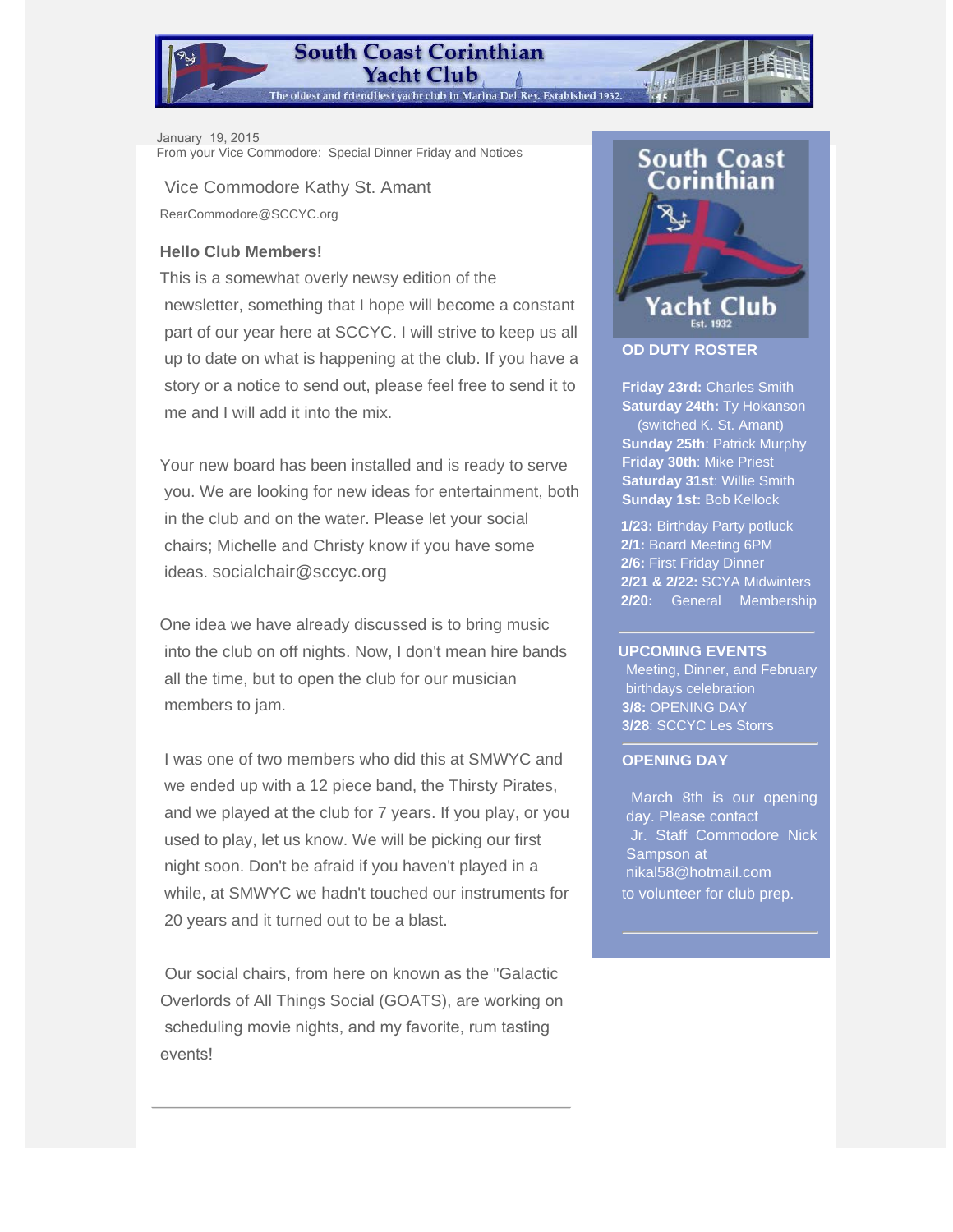# **This Week @ the Club:**

# **Geo's Birthday Party**

### **It is George's 71st Birthday and we are having a party**

It is a special Friday night potluck dinner. Friday night at 6 PM, you are invited to join us in celebrating George's 71st birthday with a party and potluck dinner. Please bring a dish for 6 by 6PM. The cake will be provided. This is open to everyone, so please share the invitation.

#### **YACHT CLUB MANAGEMENT**

Your Commodores will be attending a Yacht Club Management Seminar put on by the Yacht Racing Union of So Cal Saturday. This seminar will provide the information your management team will need to guide us through the changes our club will be going through. Information from fiscal, legal, to entertainment will be covered.

#### **FUN ANNOUNCEMENT**

For those of you who missed the general membership meeting, let it be known...we are in a celebrating mood. Every month at the general membership meeting dinner, we will celebrate the member's who have birthdays in that month. So, on February 20th, everyone who has a February birthday, will get a celebratory bottle of champagne and share in the birthday cake. The deal is: you must RSVP to the GOATS that you have a birthday in February and that you will be at the dinner to: socialchair@sccyc.org, or you will be reduced to sulking in the corner with old grog instead. (Also note: if we see that you are having more than one birthday a year, be prepared to see what keelhauling is all about!)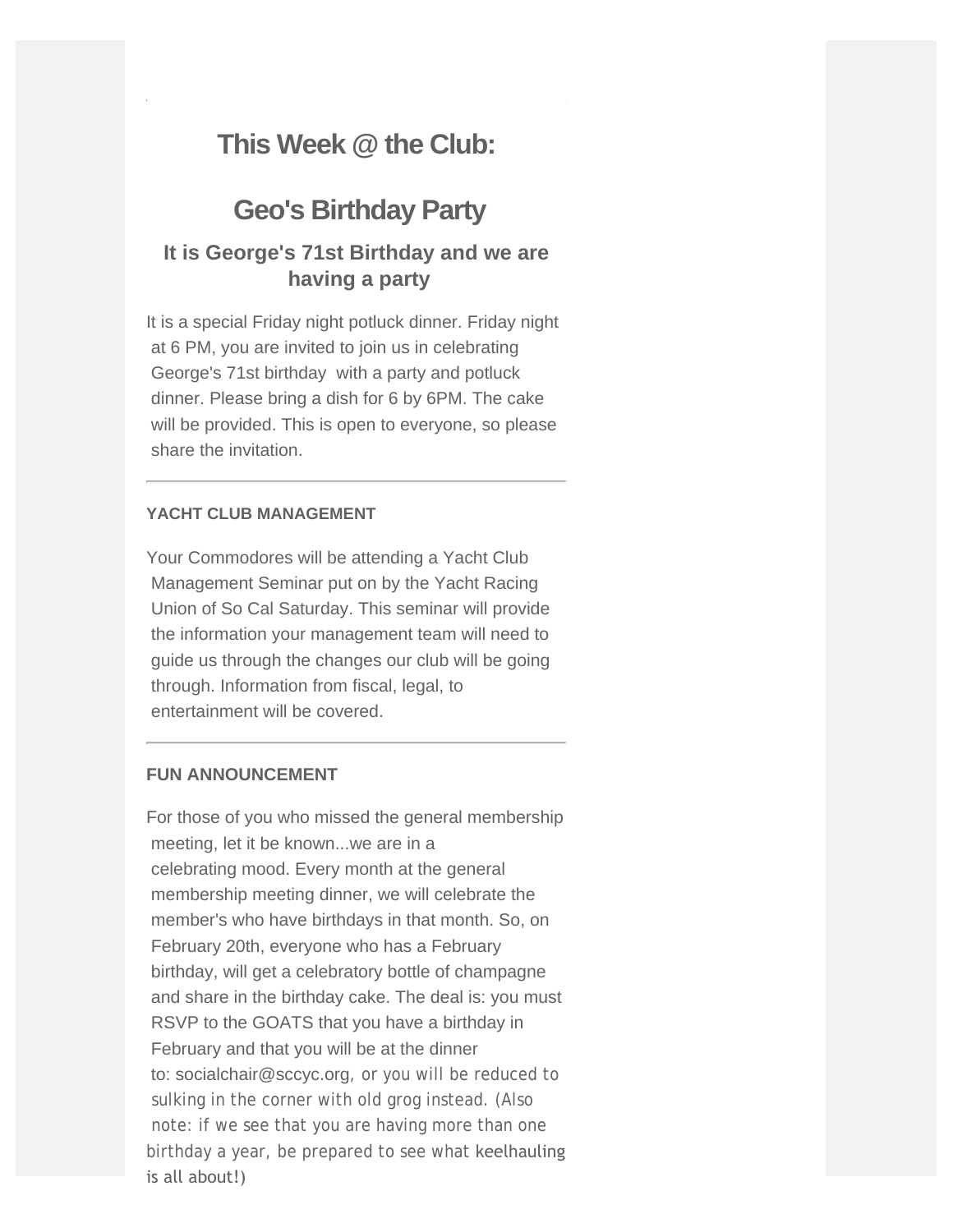#### **OPENING DAY**

It is not too early to begin the preparation for our opening day on March 8th. Please contact our Jr. Staff Commodore Nick Sampson to volunteer for club preparation. It takes an army to make this day look like it was easy!

#### **nikal58@hotmail.com**

#### **FRIDAY NIGHT DINNERS**

And for the last notice this week, the sign up board is up in the club waiting to be filled in by our wonderful cooks. Don't wait, your favorite cuisine will be taken by someone else if you don't HURRY ON DOWN and sign up for your night in the kitchen.

As we start a new year with our dinner program, your Vice Commodore would like to ask members to realize that the cook and OD could use kitchen clean up help. I watched our last OD, Becky (thanks for the wonderful clean up job), get left with a kitchen full of dishes and a bar full of glasses. It should not be up to the cooking team to clean up. The OD should not be left with the bar and the kitchen either. Please let's be aware and help out with the clean up. This will make it easier to get the cooks into the kitchen as well.

*Copyright © 2015 South Coast Corinthian Yacht Club, All rights reserved.*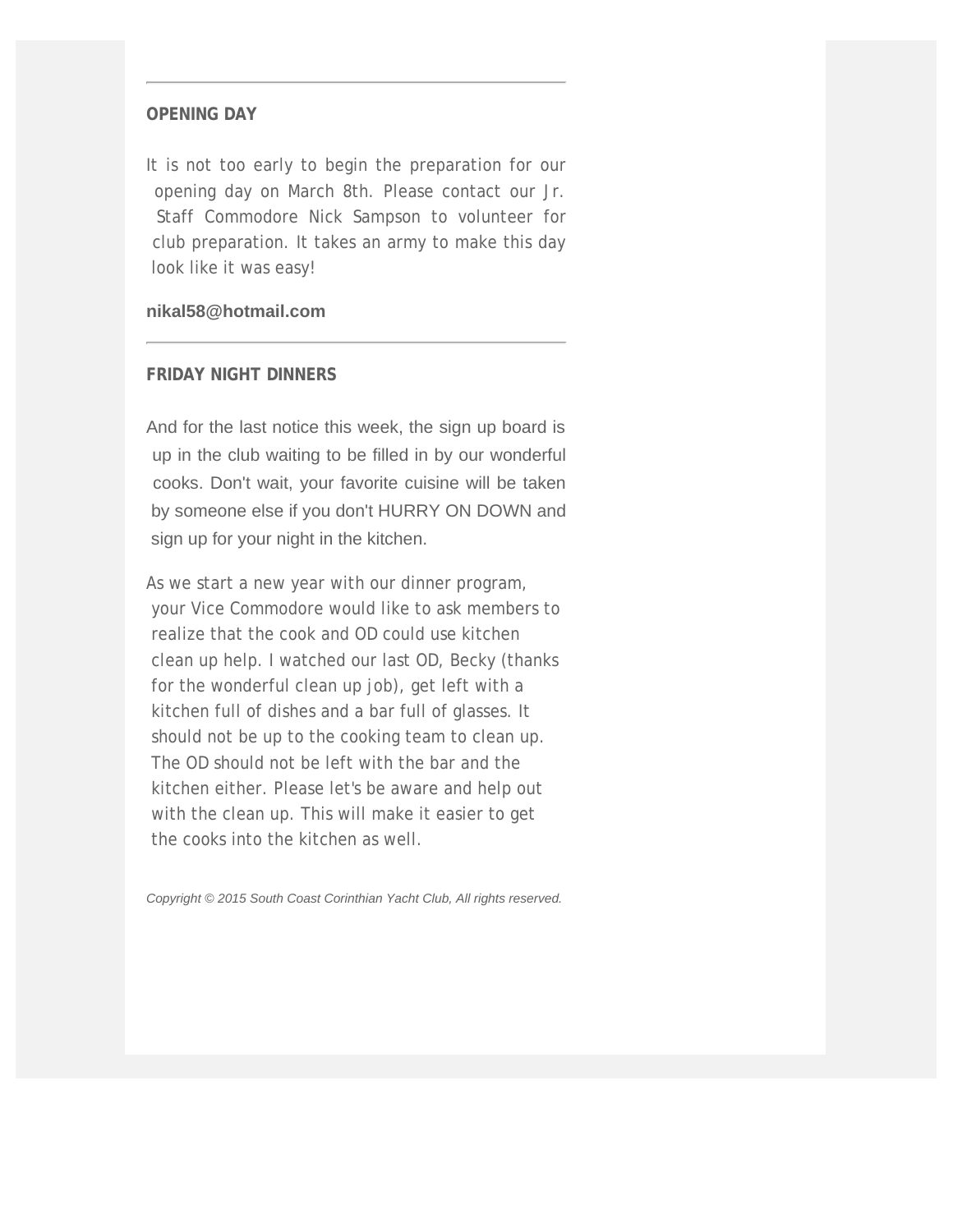From your Vice Commodore: Week of January 26 - February 1st

Vice Commodore Kathy St. Amant ViceCommodore@SCCYC.org

#### **Hello Club Members!**

Our clubhouse was full on Friday for George's birthday party. Guests that have not been up those stairs in years were in attendance. The potluck was delicious! I just loved that we had a crowded clubhouse on an "off night". I think this kind of thing could happen more often. To fill the club on "off nights" would be fun. The potluck for dinner is easy for all of us and gives us a reason to come to the club. Keep an eye out for the next one, or don't wait for me and the GOATS! Plan one,let them know to get on the calendar. Pick a reason, any reason to have one. I will get the word out.

**South Coast Corinthian** Yacht Club The oldest and friendliest yacht club in Marina Del Rey. Estabished 1932.

I will ask this every week... please send any information you want to share with the members to me before Monday and I will include it. Commodores and board members, I am looking at you too!

# **George's Birthday Party was a Success!**

## **THANK YOU TO ALL WHO MADE IT THE PERFECT DAY!**





#### **OD DUTY ROSTER**

**Friday Winter Hours:** 1700-2100 hours

**Saturday & Sunday Winter Hours:** 1200-1800 hours

**Friday 30th**: Mike Priest **Saturday 31st**: Willie Smith **Sunday 1st:** Bob Kellock **Friday 6th:** Charles Dimont **Saturday 7th:** Brain Keown **Sunday 8th:** Joshua Millstein

#### **UPCOMING EVENTS**

**2/1:** Board Meeting 6PM **2/6:** First Friday Dinner **2/21 & 2/22:** SCYA Midwinters **2/20:** General Membership

 Meeting, Dinner, and February birthdays celebration **2/28:** Club Clean Up Day **3/8:** OPENING DAY **3/28**: SCCYC Les Storrs

#### **OPENING DAY**

March 8th is our opening day. Please contact Debbie Sampson at nikal58@hotmail.com to volunteer for club prep.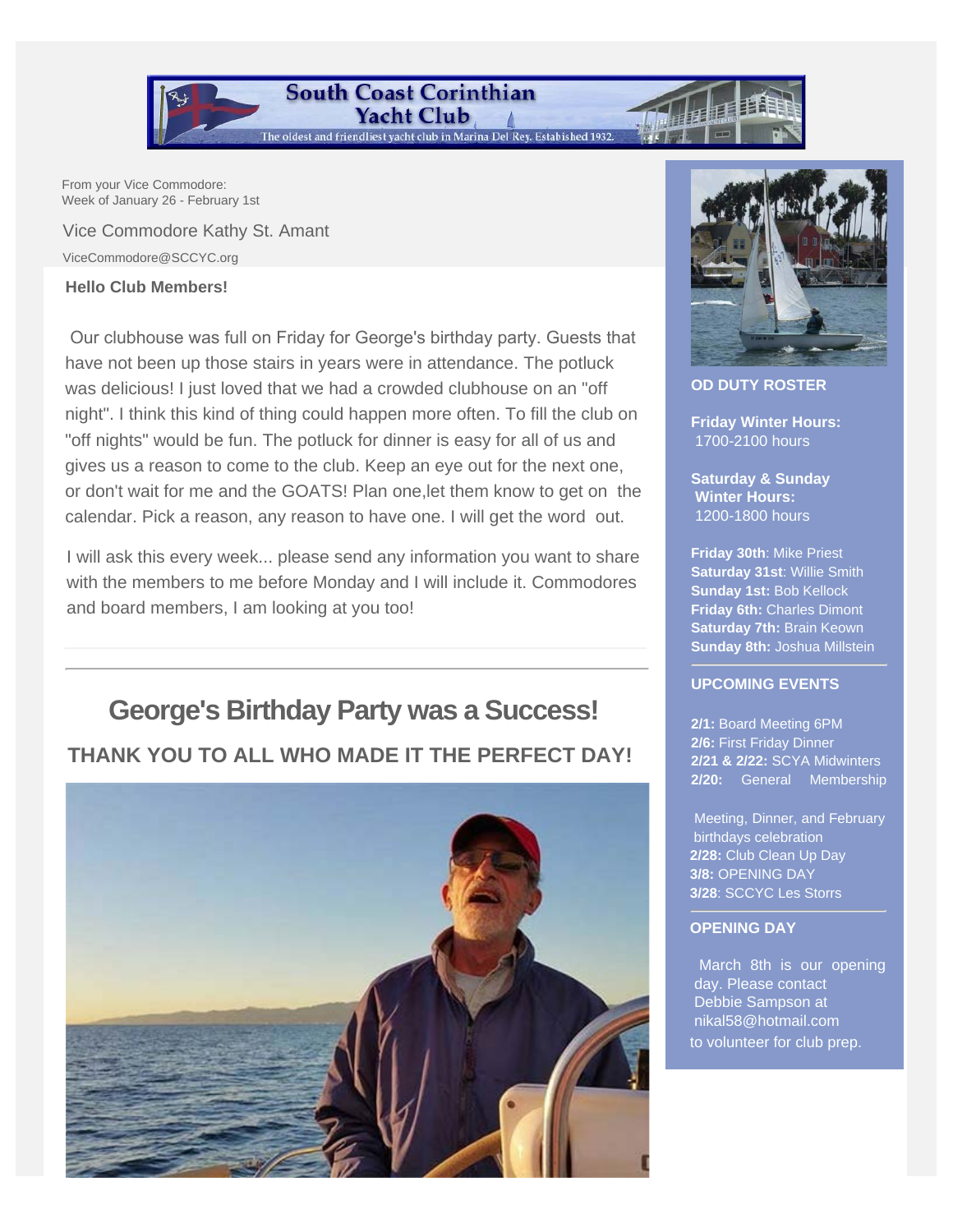George had quite a day! He made it out onto the water for a few hours and he sailed for the first time since last July when he started to become so ill. We then made it over to the club where all of you, his family of friends.. and his family, came to share his day.

I must say thank you to our OD couple of the day: Joanne and Charlie Smith. They didn't expect to have such a crowd and took on the extra work with a big smile. The bar and kitchen were cleaned up to specs. Also a special wave to Beverly Burr who brought the beautiful cake to share.



If you think this young man looks like George, it's because he is Tyler, George's son.



**CLUB CLEAN UP DAY IS** Saturday February 28th 9AM to 5PM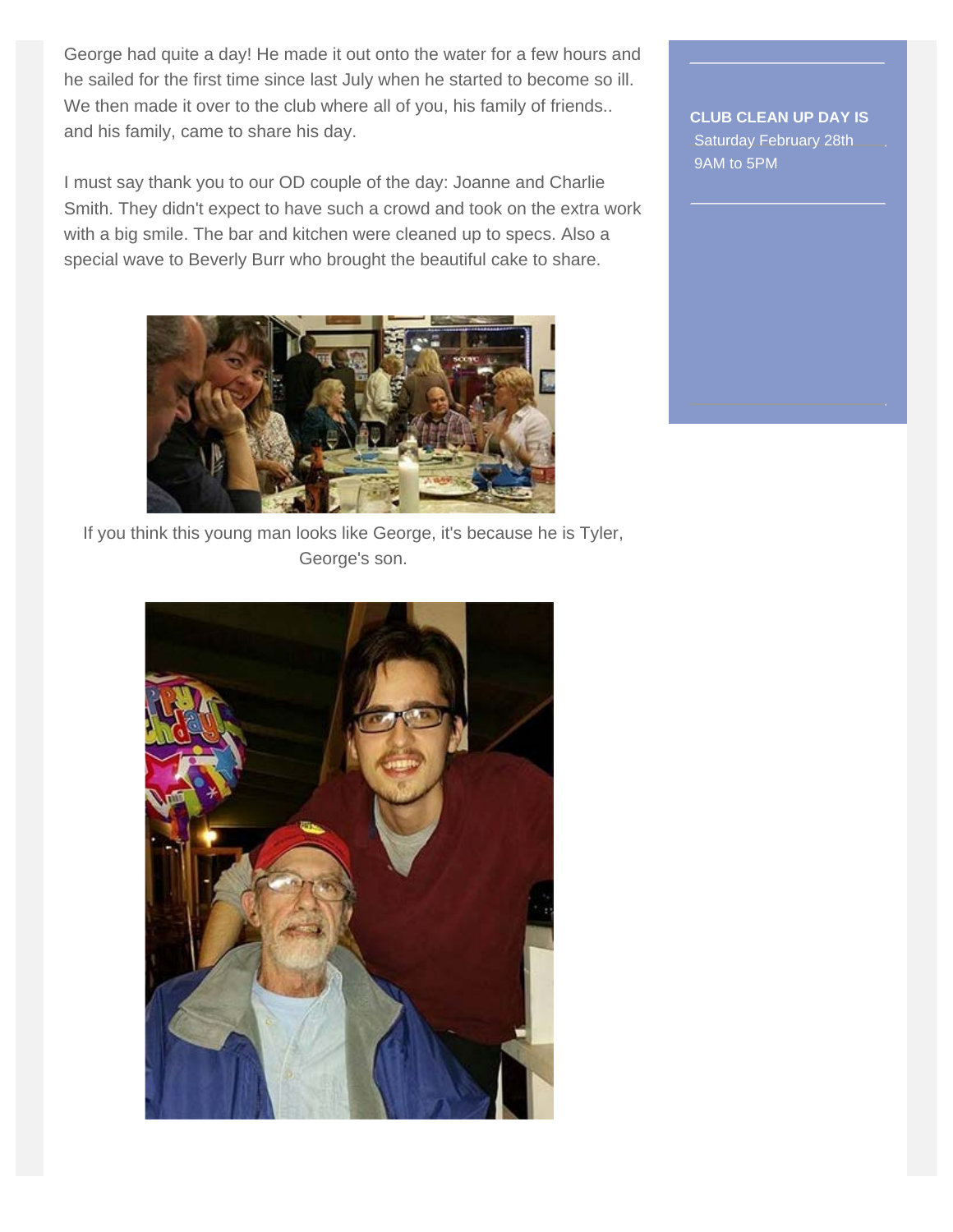#### **YACHT CLUB MANAGEMENT**

The Yacht Club Management seminar put on by Yacht Racing Union of Southern California was jam packed with pertinent information that your board of directors need to know and work around. There are a few things we need to do to bring ourselves up to date with the law and keep our "exclusive club" nonprofit status. The simplest one is a task each member can help out with immediately. Please have your guests sign the guest book and put on a name sticker ( they will be available very soon ). Along with that, please wear your name badges when in the club house (I am the worst one to ask this.. I will abide by my own request, I promise). You will hear more about this seminar as we move slowly with the work we need to do.

Your Commodores were in attendance for Los Angeles Yacht Club's opening day ceremonies Sunday the 25th. LAYC is the first of the opening days circuit. Their port captain reported no sightings of ice in the San Pedro Harbor and declared it safe to sail to the ocean. Whew, we were all worried. With that, the club was declared open for the season. I do hope we can state the same... no ice in MDR in March, we would hate to have to find an ice breaker to come in!

 The board wants all members to remember that you are all invited to come to the club, sit in and listen to the board meetings. If you have something you want to bring up and have the board discuss, please email our Commodore before hand so you may get your item on the agenda. Commodore@SCCYC.org

#### **YACHT CLUB OF THE YEAR CHALLENGE**

 I signed us up for the 2015 yacht club of the year challenge put on by SCYA. I volunteered to be the coordinator for this. I have to keep a record of "stuff" we do for the year. For instance, by noting our hosting of the C 15 Nationals, the attendance of Commodores to various meetings, etc. we gain points. It is tough for a smaller club to win this because some categories are heavily weighted that we don't participate in such as hosting a regular juniors program, host Midwinters and Predicted Log events. But, we won't win if we don't try, and it keeps our name out there.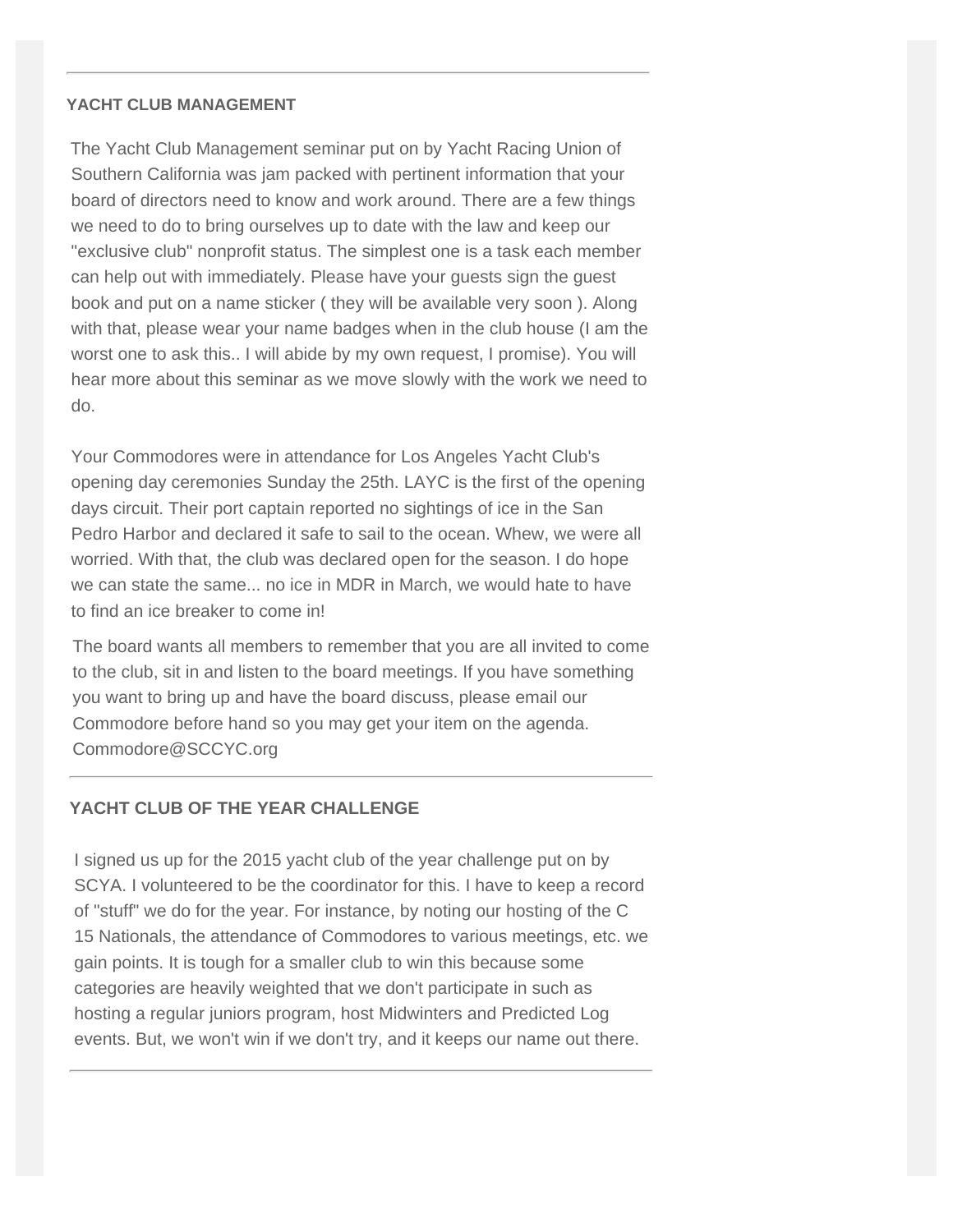#### **GOATS**

The GOATS are waiting to get some ideas from you. Email them at socialchair@sccyc.org. I have a new motto for our club... LET'S MAKE NOISE. By that I mean for us to keep the clubhouse busy, full of members having fun and letting our marina neighbors hear us having fun!

#### **OPENING DAY**

Debbie Sampson has taken on the logistics of Opening Day since Nick is out of the country quite often. So, please don't hesitate to volunteer and help Debbie fill the jobs that need to get done. She has put up a sign up board in the clubhouse. I took a photo of the board, and here are the jobs I could read from my photo, but go to the club to see the actual ones:

**Volunteers for Opening Day:**

- Flags 1 & 2
- Kitchen Prep
- Irish Coffee Servers
- Dock Monitor
- Photographer
- Invocation Reader
- Parking monitors
- Bar tenders
- Flower Arrangements
- Clean up

#### **Items to be donated:**

- 2 lbs brown sugar
- Whipped cream
- Orange Juice: no pulp
- 1lb sugar
- Dozens of Devilled Eggs
	- Sign up for any quantity
- Egg casseroles

debs744@hotmail.com